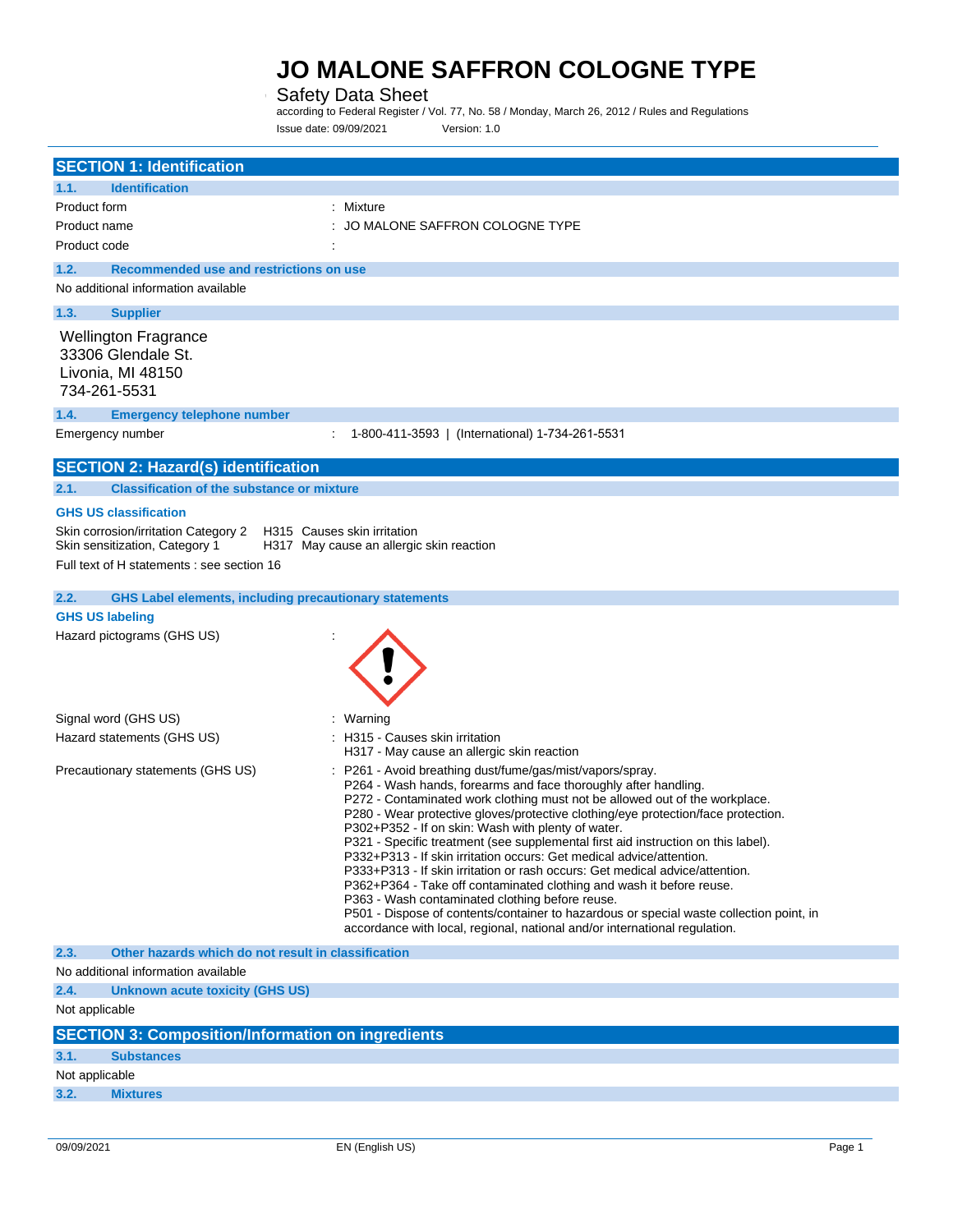Safety Data Sheet

according to Federal Register / Vol. 77, No. 58 / Monday, March 26, 2012 / Rules and Regulations

| <b>Name</b>                                                                   | <b>Product identifier</b> | %        | <b>GHS US classification</b>                                                          |
|-------------------------------------------------------------------------------|---------------------------|----------|---------------------------------------------------------------------------------------|
| 1-(1,2,3,4,5,6,7,8-Octahydro-2,3,8,8-tetramethyl-2-<br>naphthalenyl) ethanone | (CAS-No.) 54464-57-2      | $5 - 10$ | Skin Irrit. 2, H315<br>Skin Sens. 1B, H317                                            |
| 1-(5,6,7,8-Tetrahydro-3,5,5,6,8,8,-hexamethyl-2-<br>naphthyl)ethan-1-one      | (CAS-No.) 21145-77-7      | $1 - 5$  | Acute Tox. 4 (Oral), H302                                                             |
| <b>LINALYL ACETATE</b>                                                        | (CAS-No.) 115-95-7        | $1 - 5$  | Flam. Lig. 4, H227<br>Skin Irrit. 2, H315<br>Eye Irrit. 2, H319<br>Skin Sens. 1, H317 |
| 2-Ethyl-4-(2,2,3-trimethyl-3-cyclopenten-1-yl)-2-buten-1-ol                   | (CAS-No.) 28219-61-6      | $1 - 5$  | Eye Irrit. 2, H319                                                                    |
| <b>ACETYL CEDRENE</b>                                                         | (CAS-No.) 32388-55-9      | $1 - 5$  | Skin Sens. 1B, H317                                                                   |
| <b>BENZYL SALICYLATE</b>                                                      | (CAS-No.) 118-58-1        | $1 - 5$  | Eye Irrit. 2, H319<br>Skin Sens. 1B, H317                                             |
| <b>D-LIMONENE</b>                                                             | (CAS-No.) 5989-27-5       | $1 - 5$  | Flam. Lig. 3, H226<br>Skin Irrit. 2, H315<br>Skin Sens. 1, H317<br>Asp. Tox. 1, H304  |

Full text of hazard classes and H-statements : see section 16

|        | <b>SECTION 4: First-aid measures</b>                                |                                                                                                                                                              |
|--------|---------------------------------------------------------------------|--------------------------------------------------------------------------------------------------------------------------------------------------------------|
| 4.1.   | <b>Description of first aid measures</b>                            |                                                                                                                                                              |
|        | First-aid measures after inhalation                                 | : Remove person to fresh air and keep comfortable for breathing.                                                                                             |
|        | First-aid measures after skin contact                               | : Wash skin with plenty of water. Take off contaminated clothing. If skin irritation or rash occurs:<br>Get medical advice/attention.                        |
|        | First-aid measures after eye contact                                | Rinse eyes with water as a precaution.                                                                                                                       |
|        | First-aid measures after ingestion                                  | : Call a poison center/doctor/physician if you feel unwell.                                                                                                  |
| 4.2.   | Most important symptoms and effects (acute and delayed)             |                                                                                                                                                              |
|        | Symptoms/effects after skin contact                                 | : Irritation. May cause an allergic skin reaction.                                                                                                           |
| 4.3.   | Immediate medical attention and special treatment, if necessary     |                                                                                                                                                              |
|        | Treat symptomatically.                                              |                                                                                                                                                              |
|        | <b>SECTION 5: Fire-fighting measures</b>                            |                                                                                                                                                              |
| 5.1.   | Suitable (and unsuitable) extinguishing media                       |                                                                                                                                                              |
|        | Suitable extinguishing media                                        | : Water spray. Dry powder. Foam. Carbon dioxide.                                                                                                             |
| 5.2.   | Specific hazards arising from the chemical                          |                                                                                                                                                              |
|        | No additional information available                                 |                                                                                                                                                              |
| 5.3.   | Special protective equipment and precautions for fire-fighters      |                                                                                                                                                              |
|        | Protection during firefighting                                      | : Do not attempt to take action without suitable protective equipment. Self-contained breathing<br>apparatus. Complete protective clothing.                  |
|        | <b>SECTION 6: Accidental release measures</b>                       |                                                                                                                                                              |
| 6.1.   | Personal precautions, protective equipment and emergency procedures |                                                                                                                                                              |
| 6.1.1. | For non-emergency personnel                                         |                                                                                                                                                              |
|        | <b>Emergency procedures</b>                                         | : Ventilate spillage area. Avoid contact with skin and eyes. Avoid breathing<br>dust/fume/gas/mist/vapors/spray.                                             |
| 6.1.2. | For emergency responders                                            |                                                                                                                                                              |
|        | Protective equipment                                                | Do not attempt to take action without suitable protective equipment. For further information<br>refer to section 8: "Exposure controls/personal protection". |
| 6.2.   | <b>Environmental precautions</b>                                    |                                                                                                                                                              |
|        | Avoid release to the environment.                                   |                                                                                                                                                              |
| 6.3.   | Methods and material for containment and cleaning up                |                                                                                                                                                              |
|        | Methods for cleaning up                                             | : Take up liquid spill into absorbent material.                                                                                                              |
|        | Other information                                                   | : Dispose of materials or solid residues at an authorized site.                                                                                              |
| 6.4.   | <b>Reference to other sections</b>                                  |                                                                                                                                                              |
|        | For further information refer to section 13.                        |                                                                                                                                                              |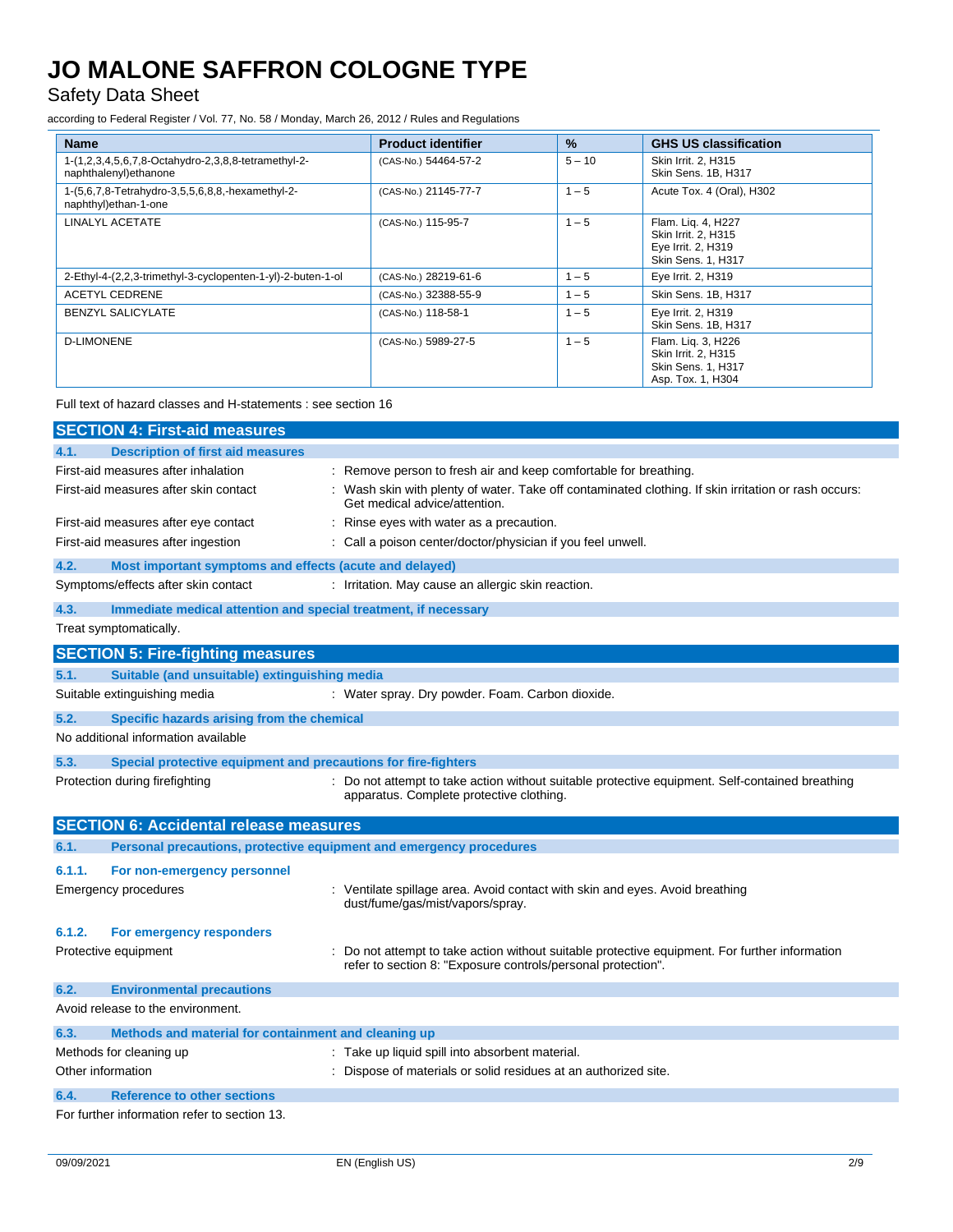Safety Data Sheet

according to Federal Register / Vol. 77, No. 58 / Monday, March 26, 2012 / Rules and Regulations

|                                                                                       | <b>SECTION 7: Handling and storage</b>                       |                                                                                                                                                                                                                           |  |
|---------------------------------------------------------------------------------------|--------------------------------------------------------------|---------------------------------------------------------------------------------------------------------------------------------------------------------------------------------------------------------------------------|--|
| 7.1.                                                                                  | <b>Precautions for safe handling</b>                         |                                                                                                                                                                                                                           |  |
| Precautions for safe handling                                                         |                                                              | Ensure good ventilation of the work station. Avoid contact with skin and eyes. Wear personal<br>protective equipment. Avoid breathing dust/fume/gas/mist/vapors/spray.                                                    |  |
| Hygiene measures                                                                      |                                                              | : Wash contaminated clothing before reuse. Contaminated work clothing should not be allowed<br>out of the workplace. Do not eat, drink or smoke when using this product. Always wash hands<br>after handling the product. |  |
| 7.2.                                                                                  | Conditions for safe storage, including any incompatibilities |                                                                                                                                                                                                                           |  |
| Storage conditions                                                                    |                                                              | : Store in a well-ventilated place. Keep cool.                                                                                                                                                                            |  |
|                                                                                       | <b>SECTION 8: Exposure controls/personal protection</b>      |                                                                                                                                                                                                                           |  |
| 8.1.                                                                                  | <b>Control parameters</b>                                    |                                                                                                                                                                                                                           |  |
| <b>D-LIMONENE (5989-27-5)</b>                                                         |                                                              |                                                                                                                                                                                                                           |  |
| Not applicable                                                                        |                                                              |                                                                                                                                                                                                                           |  |
| LINALYL ACETATE (115-95-7)                                                            |                                                              |                                                                                                                                                                                                                           |  |
| Not applicable                                                                        |                                                              |                                                                                                                                                                                                                           |  |
| ETHYL TRIMETHYLCYCLOPENTENE BUTENOL (28219-61-6)                                      |                                                              |                                                                                                                                                                                                                           |  |
| Not applicable                                                                        |                                                              |                                                                                                                                                                                                                           |  |
| <b>BENZYL SALICYLATE (118-58-1)</b>                                                   |                                                              |                                                                                                                                                                                                                           |  |
| Not applicable                                                                        |                                                              |                                                                                                                                                                                                                           |  |
| 1-(1,2,3,4,5,6,7,8-Octahydro-2,3,8,8-tetramethyl-2-naphthalenyl)ethanone (54464-57-2) |                                                              |                                                                                                                                                                                                                           |  |
| Not applicable                                                                        |                                                              |                                                                                                                                                                                                                           |  |
| <b>TONALID (21145-77-7)</b>                                                           |                                                              |                                                                                                                                                                                                                           |  |
| Not applicable                                                                        |                                                              |                                                                                                                                                                                                                           |  |
|                                                                                       | <b>ACETYL CEDRENE (32388-55-9)</b>                           |                                                                                                                                                                                                                           |  |
| Not applicable                                                                        |                                                              |                                                                                                                                                                                                                           |  |

| Appropriate engineering controls |  |  |
|----------------------------------|--|--|

- Appropriate engineering controls : Ensure good ventilation of the work station.
- Environmental exposure controls : Avoid release to the environment.

### **8.3. Individual protection measures/Personal protective equipment**

**Hand protection:**

Protective gloves

**Eye protection:**

Safety glasses

**Skin and body protection:**

Wear suitable protective clothing

**Respiratory protection:**

In case of insufficient ventilation, wear suitable respiratory equipment

### **Personal protective equipment symbol(s):**



| <b>SECTION 9: Physical and chemical properties</b> |                                                       |     |  |
|----------------------------------------------------|-------------------------------------------------------|-----|--|
| 9.1.                                               | Information on basic physical and chemical properties |     |  |
| Physical state                                     | : Liauid                                              |     |  |
|                                                    |                                                       |     |  |
| 09/09/2021                                         | EN (English US)                                       | 3/9 |  |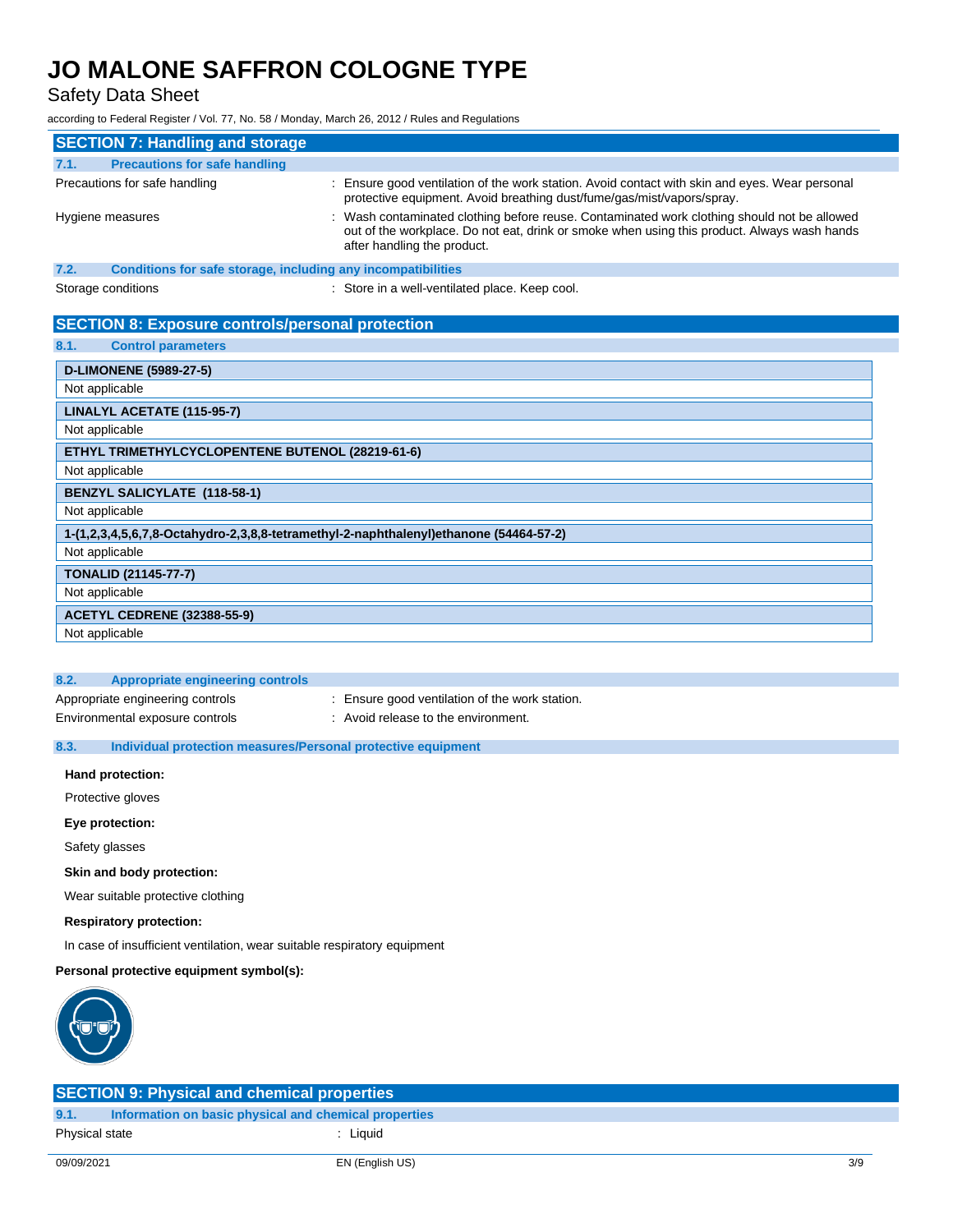Safety Data Sheet

according to Federal Register / Vol. 77, No. 58 / Monday, March 26, 2012 / Rules and Regulations

| Color                                           | Mixture contains one or more component(s) which have the following colour(s):<br>Colourless Colourless to light yellow Colourless to brown On exposure to air: yellow White<br>Colourless to light amber White to light yellow On exposure to light: discolours                                                                                                               |
|-------------------------------------------------|-------------------------------------------------------------------------------------------------------------------------------------------------------------------------------------------------------------------------------------------------------------------------------------------------------------------------------------------------------------------------------|
| Odor                                            | There may be no odour warning properties, odour is subjective and inadequate to warn of<br>overexposure.<br>Mixture contains one or more component(s) which have the following odour:<br>Floral odour Fruity odour Sweet odour Characteristic odour Lemon odour Pine odour Mild<br>odour Pleasant odour Aromatic odour Irritating/pungent odour Unpleasant odour Strong odour |
| Odor threshold                                  | No data available                                                                                                                                                                                                                                                                                                                                                             |
| рH                                              | : No data available                                                                                                                                                                                                                                                                                                                                                           |
| Melting point                                   | Not applicable                                                                                                                                                                                                                                                                                                                                                                |
| Freezing point                                  | No data available                                                                                                                                                                                                                                                                                                                                                             |
| Boiling point                                   | No data available                                                                                                                                                                                                                                                                                                                                                             |
| Flash point                                     | : $> 100 °C$                                                                                                                                                                                                                                                                                                                                                                  |
| Relative evaporation rate (butyl acetate=1)     | : No data available                                                                                                                                                                                                                                                                                                                                                           |
| Flammability (solid, gas)                       | Not applicable.                                                                                                                                                                                                                                                                                                                                                               |
| Vapor pressure                                  | No data available                                                                                                                                                                                                                                                                                                                                                             |
| Relative vapor density at 20 °C                 | No data available                                                                                                                                                                                                                                                                                                                                                             |
| Relative density                                | No data available                                                                                                                                                                                                                                                                                                                                                             |
| Solubility                                      | : No data available                                                                                                                                                                                                                                                                                                                                                           |
| Partition coefficient n-octanol/water (Log Pow) | : No data available                                                                                                                                                                                                                                                                                                                                                           |
| Auto-ignition temperature                       | : No data available                                                                                                                                                                                                                                                                                                                                                           |
| Decomposition temperature                       | No data available                                                                                                                                                                                                                                                                                                                                                             |
| Viscosity, kinematic                            | No data available                                                                                                                                                                                                                                                                                                                                                             |
| Viscosity, dynamic                              | No data available                                                                                                                                                                                                                                                                                                                                                             |
| <b>Explosion limits</b>                         | No data available                                                                                                                                                                                                                                                                                                                                                             |
| Explosive properties                            | No data available                                                                                                                                                                                                                                                                                                                                                             |
| Oxidizing properties                            | : No data available                                                                                                                                                                                                                                                                                                                                                           |
|                                                 |                                                                                                                                                                                                                                                                                                                                                                               |

**9.2. Other information**

No additional information available

|                                                                                                      | <b>SECTION 10: Stability and reactivity</b>                                        |                  |  |
|------------------------------------------------------------------------------------------------------|------------------------------------------------------------------------------------|------------------|--|
| 10.1.                                                                                                | <b>Reactivity</b>                                                                  |                  |  |
|                                                                                                      | The product is non-reactive under normal conditions of use, storage and transport. |                  |  |
| 10.2.                                                                                                | <b>Chemical stability</b>                                                          |                  |  |
|                                                                                                      | Stable under normal conditions.                                                    |                  |  |
| 10.3.                                                                                                | <b>Possibility of hazardous reactions</b>                                          |                  |  |
|                                                                                                      | No dangerous reactions known under normal conditions of use.                       |                  |  |
| 10.4.                                                                                                | <b>Conditions to avoid</b>                                                         |                  |  |
|                                                                                                      | None under recommended storage and handling conditions (see section 7).            |                  |  |
| 10.5.                                                                                                | <b>Incompatible materials</b>                                                      |                  |  |
|                                                                                                      | No additional information available                                                |                  |  |
| 10.6.                                                                                                | <b>Hazardous decomposition products</b>                                            |                  |  |
| Under normal conditions of storage and use, hazardous decomposition products should not be produced. |                                                                                    |                  |  |
|                                                                                                      | <b>SECTION 11: Toxicological information</b>                                       |                  |  |
| 11.1.                                                                                                | Information on toxicological effects                                               |                  |  |
|                                                                                                      | Acute toxicity (oral)                                                              | : Not classified |  |

| Acute toxicity (oral)         | - inol ciassified                                                                                                      |
|-------------------------------|------------------------------------------------------------------------------------------------------------------------|
| Acute toxicity (dermal)       | . Not classified                                                                                                       |
| Acute toxicity (inhalation)   | : Not classified                                                                                                       |
| <b>D-LIMONENE (5989-27-5)</b> |                                                                                                                        |
| LD50 oral rat                 | > 2000 mg/kg body weight (OECD 423: Acute Oral Toxicity – Acute Toxic Class Method, Rat,<br>Female, Read-across, Oral) |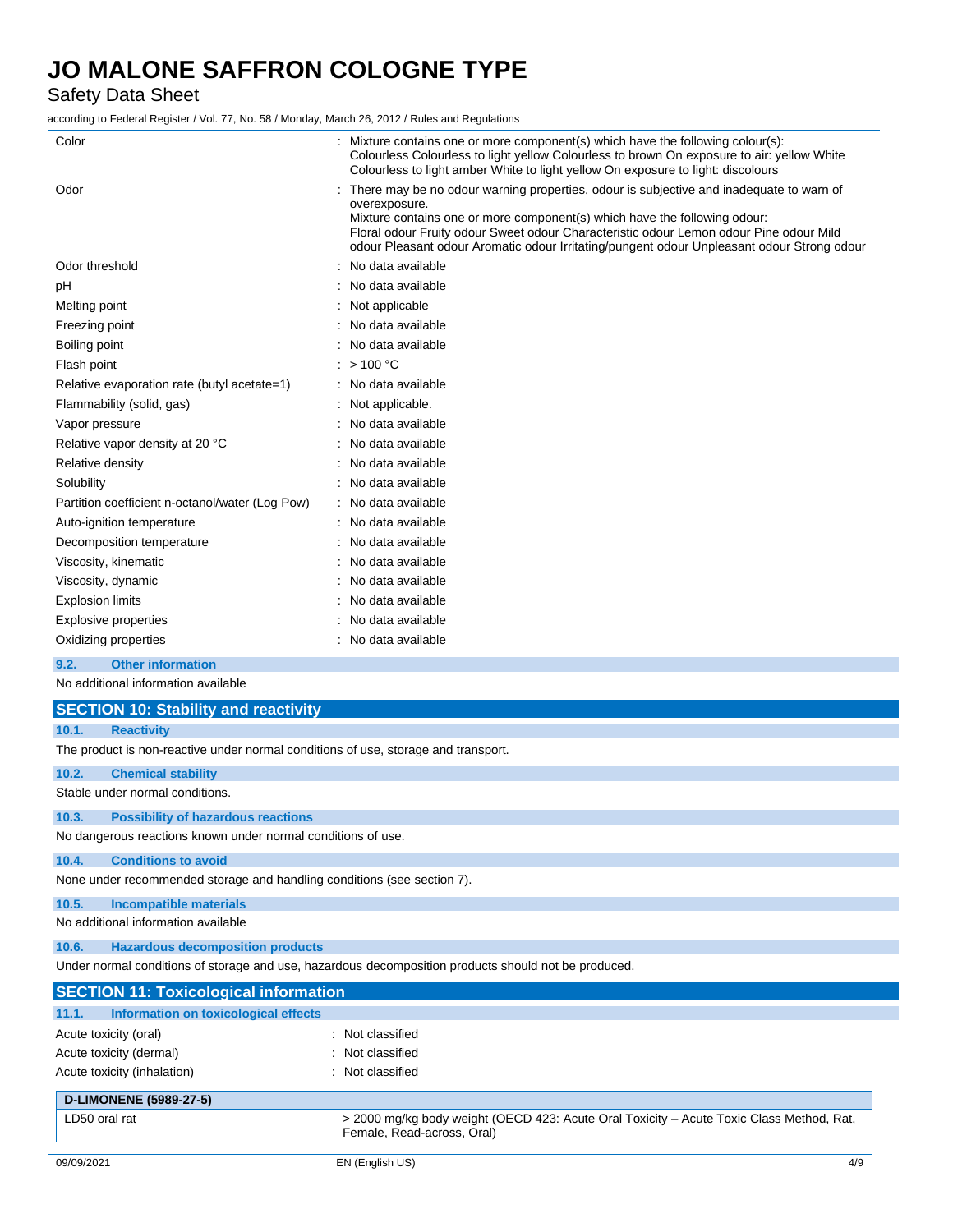Safety Data Sheet

according to Federal Register / Vol. 77, No. 58 / Monday, March 26, 2012 / Rules and Regulations

| <b>D-LIMONENE (5989-27-5)</b>                    |                                                                                                                                 |  |  |  |
|--------------------------------------------------|---------------------------------------------------------------------------------------------------------------------------------|--|--|--|
| LD50 dermal rabbit                               | > 5000 mg/kg body weight (Equivalent or similar to OECD 402, Rabbit, Weight of evidence,<br>Dermal)                             |  |  |  |
| ETHYL TRIMETHYLCYCLOPENTENE BUTENOL (28219-61-6) |                                                                                                                                 |  |  |  |
| LD50 oral rat                                    | > 2000 mg/kg body weight (OECD 401: Acute Oral Toxicity, 2 week(s), Rat, Male/female,<br>Experimental value, Oral)              |  |  |  |
| LD50 dermal rat                                  | > 5 ml/kg (OECD 402: Acute Dermal Toxicity, 24 h, Rat, Male/female, Experimental value,<br>Dermal)                              |  |  |  |
| <b>BENZYL SALICYLATE (118-58-1)</b>              |                                                                                                                                 |  |  |  |
| LD50 oral rat                                    | 3031 - 3339 mg/kg body weight (EU Method B.1: Acute Toxicity (Oral), Rat, Male/female,<br>Read-across, Oral, 14 day(s))         |  |  |  |
| LD50 dermal rabbit                               | > 2000 mg/kg body weight (EU Method B.3: Acute toxicity (dermal), 24 h, Rabbit, Male/female,<br>Read-across, Dermal, 14 day(s)) |  |  |  |
| ATE US (oral)                                    | 2200 mg/kg body weight                                                                                                          |  |  |  |
| <b>TONALID (21145-77-7)</b>                      |                                                                                                                                 |  |  |  |
| ATE US (oral)                                    | 1000 mg/kg body weight                                                                                                          |  |  |  |
| <b>ACETYL CEDRENE (32388-55-9)</b>               |                                                                                                                                 |  |  |  |
| LD50 oral rat                                    | > 2000 mg/kg (Rat, Oral)                                                                                                        |  |  |  |
| LD50 dermal rabbit                               | > 2000 mg/kg (Rabbit, Dermal)                                                                                                   |  |  |  |
| ATE US (oral)                                    | 4500 mg/kg body weight                                                                                                          |  |  |  |
| Skin corrosion/irritation                        | : Causes skin irritation.                                                                                                       |  |  |  |
| Serious eye damage/irritation                    | : Not classified                                                                                                                |  |  |  |
| Respiratory or skin sensitization                | May cause an allergic skin reaction.                                                                                            |  |  |  |
| Germ cell mutagenicity                           | Not classified                                                                                                                  |  |  |  |
| Carcinogenicity                                  | Not classified                                                                                                                  |  |  |  |
| <b>D-LIMONENE (5989-27-5)</b>                    |                                                                                                                                 |  |  |  |
| IARC group                                       | 3 - Not classifiable                                                                                                            |  |  |  |
|                                                  |                                                                                                                                 |  |  |  |
| Reproductive toxicity                            | : Not classified                                                                                                                |  |  |  |
| STOT-single exposure                             | : Not classified                                                                                                                |  |  |  |
|                                                  |                                                                                                                                 |  |  |  |
| STOT-repeated exposure                           | : Not classified                                                                                                                |  |  |  |
|                                                  |                                                                                                                                 |  |  |  |
| Aspiration hazard                                | : Not classified                                                                                                                |  |  |  |
| Viscosity, kinematic                             | No data available                                                                                                               |  |  |  |
| Symptoms/effects after skin contact              | : Irritation. May cause an allergic skin reaction.                                                                              |  |  |  |
| $A = A = 1A + 1A$                                |                                                                                                                                 |  |  |  |

|                   | <b>SECTION 12: Ecological information</b> |                                                                                                                           |
|-------------------|-------------------------------------------|---------------------------------------------------------------------------------------------------------------------------|
| 12.1.             | <b>Toxicity</b>                           |                                                                                                                           |
| Ecology - general |                                           | : The product is not considered harmful to aguatic organisms or to cause long-term adverse<br>effects in the environment. |

| <b>D-LIMONENE (5989-27-5)</b>                                                                                                              |  |  |
|--------------------------------------------------------------------------------------------------------------------------------------------|--|--|
| 720 µg/l (OECD 203: Fish, Acute Toxicity Test, 96 h, Pimephales promelas, Flow-through<br>system, Fresh water, Experimental value, Lethal) |  |  |
| 0.36 mg/l (OECD 202: Daphnia sp. Acute Immobilisation Test, 48 h, Daphnia magna, Static<br>system, Fresh water, Experimental value, GLP)   |  |  |
| LINALYL ACETATE (115-95-7)                                                                                                                 |  |  |
| 11 mg/l (OECD 203: Fish, Acute Toxicity Test, 96 h, Cyprinus carpio)                                                                       |  |  |
| 15 mg/l (OECD 202: Daphnia sp. Acute Immobilisation Test, 48 h, Daphnia magna)                                                             |  |  |
| ETHYL TRIMETHYLCYCLOPENTENE BUTENOL (28219-61-6)                                                                                           |  |  |
| 1.1 mg/l (US EPA, 96 h, Lepomis macrochirus, Flow-through system, Fresh water,<br>Experimental value, GLP)                                 |  |  |
|                                                                                                                                            |  |  |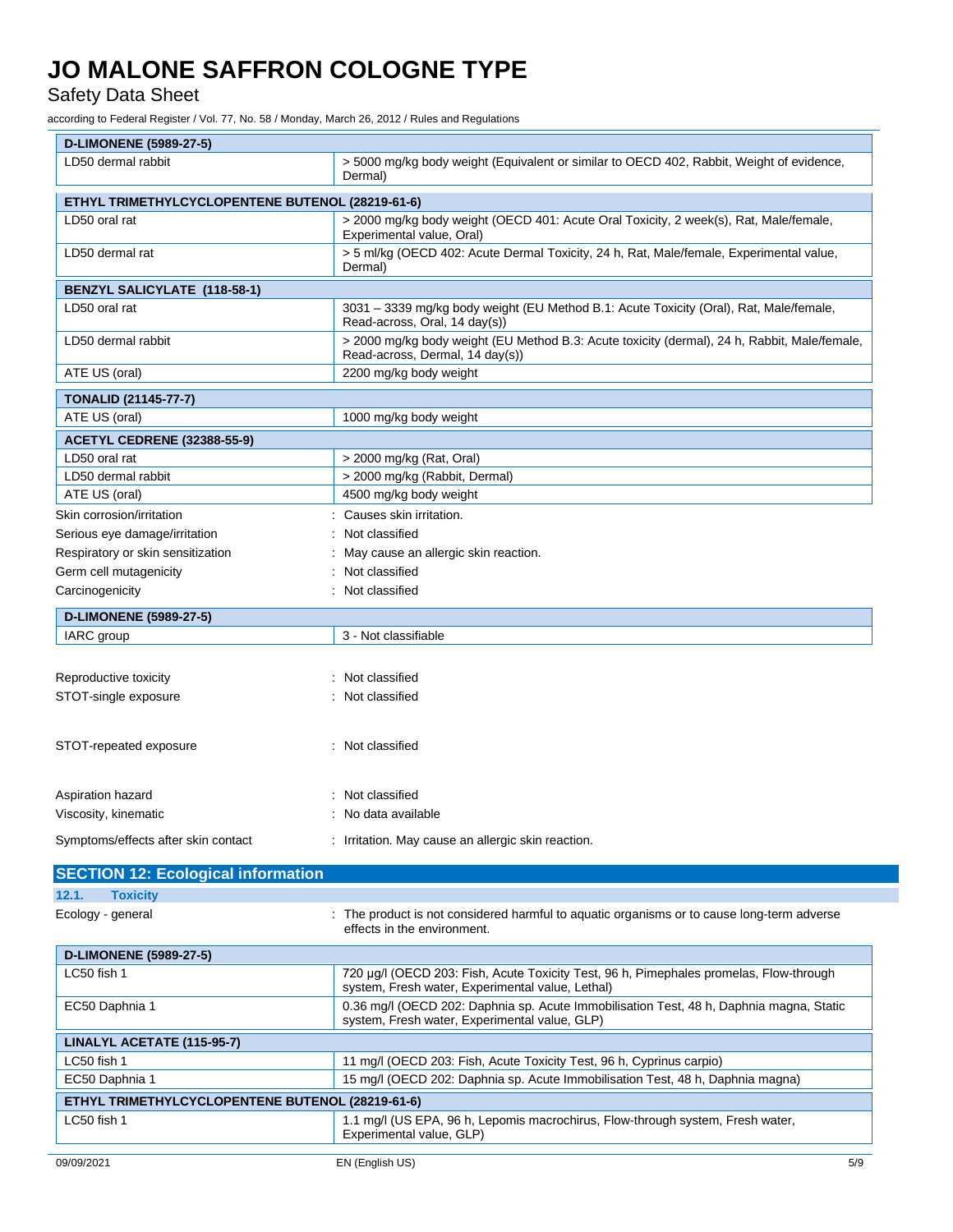Safety Data Sheet

according to Federal Register / Vol. 77, No. 58 / Monday, March 26, 2012 / Rules and Regulations

| ETHYL TRIMETHYLCYCLOPENTENE BUTENOL (28219-61-6) |                                                                                                                                          |
|--------------------------------------------------|------------------------------------------------------------------------------------------------------------------------------------------|
| ErC50 (algae)                                    | 2.5 mg/l (US EPA, 96 h, Selenastrum capricornutum, Static system, Fresh water, Experimental<br>value. GLP)                               |
| <b>BENZYL SALICYLATE (118-58-1)</b>              |                                                                                                                                          |
| $LC50$ fish 1                                    | 1.03 mg/l (EU Method C.1, 96 h, Danio rerio, Semi-static system, Fresh water, Experimental<br>value. GLP)                                |
| EC50 Daphnia 1                                   | 1.16 mg/l (OECD 202: Daphnia sp. Acute Immobilisation Test, 48 h, Daphnia magna, Static<br>system, Fresh water, Experimental value, GLP) |

| 12.2.<br><b>Persistence and degradability</b>    |                                     |  |
|--------------------------------------------------|-------------------------------------|--|
|                                                  |                                     |  |
| <b>D-LIMONENE (5989-27-5)</b>                    |                                     |  |
| Persistence and degradability                    | Readily biodegradable in water.     |  |
| <b>ThOD</b>                                      | 3.29 g $O_2$ /g substance           |  |
| LINALYL ACETATE (115-95-7)                       |                                     |  |
| Persistence and degradability                    | Readily biodegradable in water.     |  |
| ETHYL TRIMETHYLCYCLOPENTENE BUTENOL (28219-61-6) |                                     |  |
| Persistence and degradability                    | Not readily biodegradable in water. |  |
| ThOD                                             | 3 g $O_2$ /g substance              |  |
| <b>BENZYL SALICYLATE (118-58-1)</b>              |                                     |  |
| Persistence and degradability                    | Readily biodegradable in water.     |  |
|                                                  |                                     |  |
| <b>ACETYL CEDRENE (32388-55-9)</b>               |                                     |  |

| AULI IL ULUNLINE (32300-33-3) |                                               |
|-------------------------------|-----------------------------------------------|
| Persistence and degradability | Biodegradability in water: no data available. |
|                               |                                               |

### **12.3. Bioaccumulative potential**

| <b>D-LIMONENE (5989-27-5)</b>                    |                                                                                                                                           |  |
|--------------------------------------------------|-------------------------------------------------------------------------------------------------------------------------------------------|--|
| BCF fish 1                                       | 864.8 - 1022 (Pisces, QSAR, Fresh weight)                                                                                                 |  |
| Partition coefficient n-octanol/water (Log Pow)  | 4.38 (Experimental value, OECD 117: Partition Coefficient (n-octanol/water), HPLC method,<br>$37^{\circ}$ C)                              |  |
| Bioaccumulative potential                        | Potential for bioaccumulation (4 $\geq$ Log Kow $\leq$ 5).                                                                                |  |
| LINALYL ACETATE (115-95-7)                       |                                                                                                                                           |  |
| Partition coefficient n-octanol/water (Log Pow)  | 3.93 (Experimental value)                                                                                                                 |  |
| Bioaccumulative potential                        | Low potential for bioaccumulation (Log Kow $<$ 4).                                                                                        |  |
| ETHYL TRIMETHYLCYCLOPENTENE BUTENOL (28219-61-6) |                                                                                                                                           |  |
| BCF other aquatic organisms 1                    | 667 (Other, QSAR)                                                                                                                         |  |
| Partition coefficient n-octanol/water (Log Pow)  | 4.4 (Experimental value, OECD 117: Partition Coefficient (n-octanol/water), HPLC method, 35<br>$^{\circ}$ C)                              |  |
| Bioaccumulative potential                        | Potential for bioaccumulation (500 $\leq$ BCF $\leq$ 5000).                                                                               |  |
| <b>BENZYL SALICYLATE (118-58-1)</b>              |                                                                                                                                           |  |
| BCF fish 1                                       | 1170 (OECD 305: Bioconcentration: Flow-Through Fish Test, 28 day(s), Danio rerio, Flow-<br>through system, Fresh water, Read-across, GLP) |  |
| Partition coefficient n-octanol/water (Log Pow)  | 4 (Experimental value, OECD 117: Partition Coefficient (n-octanol/water), HPLC method)                                                    |  |
| Bioaccumulative potential                        | Potential for bioaccumulation (500 $\leq$ BCF $\leq$ 5000).                                                                               |  |
| <b>ACETYL CEDRENE (32388-55-9)</b>               |                                                                                                                                           |  |
| Bioaccumulative potential                        | No bioaccumulation data available.                                                                                                        |  |
| <b>Mobility in soil</b><br>12.4.                 |                                                                                                                                           |  |
| <b>D-LIMONENE (5989-27-5)</b>                    |                                                                                                                                           |  |
| Ecology - soil                                   | Adsorbs into the soil.                                                                                                                    |  |
| LINALYL ACETATE (115-95-7)                       |                                                                                                                                           |  |
| Ecology - soil                                   | Adsorbs into the soil.                                                                                                                    |  |
| ETHYL TRIMETHYLCYCLOPENTENE BUTENOL (28219-61-6) |                                                                                                                                           |  |
| Partition coefficient n-octanol/water (Log Koc)  | 2.57 (log Koc, Other, QSAR)                                                                                                               |  |
| Ecology - soil                                   | Low potential for adsorption in soil.                                                                                                     |  |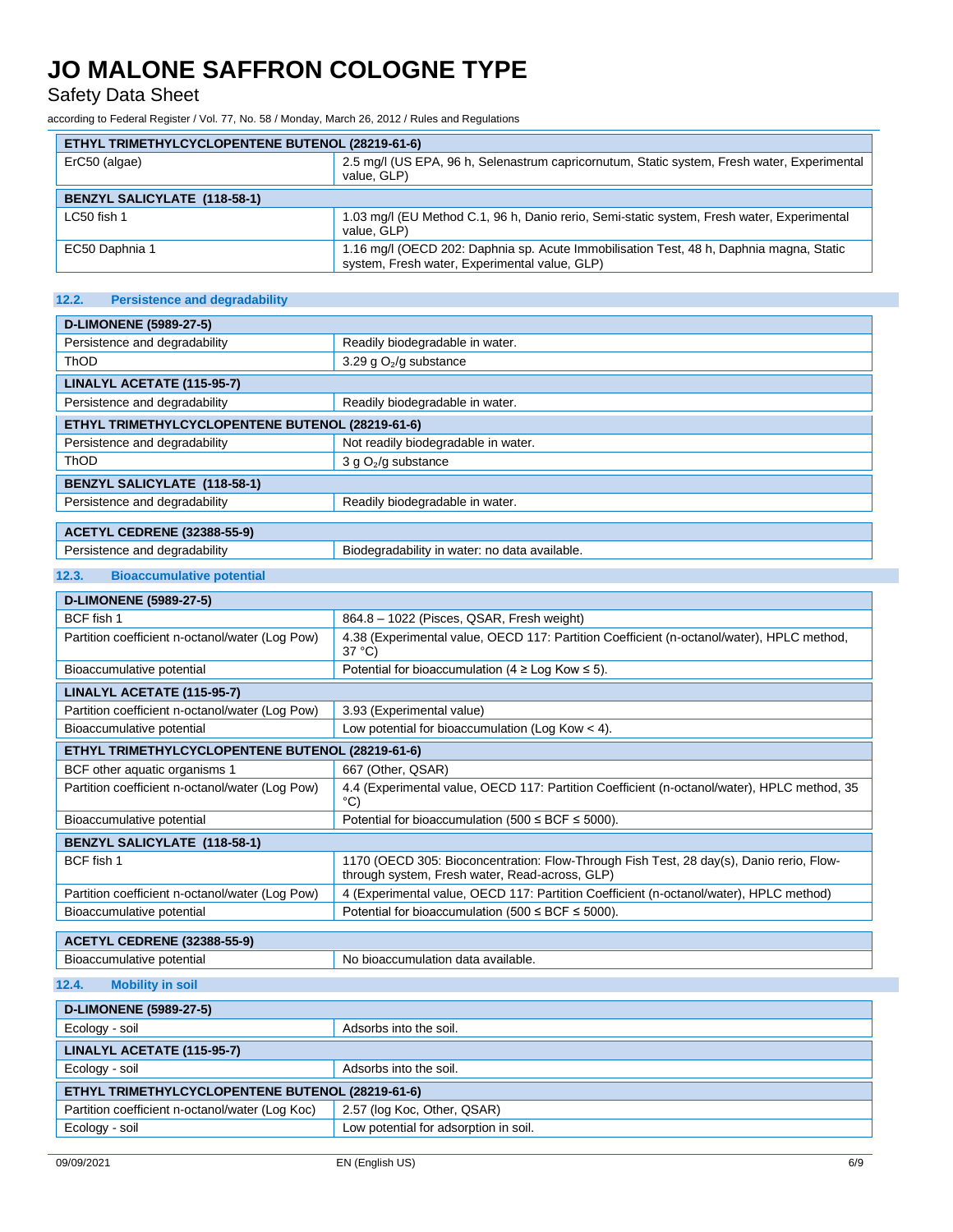Safety Data Sheet

according to Federal Register / Vol. 77, No. 58 / Monday, March 26, 2012 / Rules and Regulations

| <b>BENZYL SALICYLATE (118-58-1)</b>             |                                                                                                                                                                                  |
|-------------------------------------------------|----------------------------------------------------------------------------------------------------------------------------------------------------------------------------------|
| Surface tension                                 | 69 mN/m (20 °C, 0.004 g/l, EU Method A.5: Surface tension)                                                                                                                       |
| Partition coefficient n-octanol/water (Log Koc) | 3.75 (log Koc, OECD 121: Estimation of the Adsorption Coefficient (Koc) on Soil and on<br>Sewage Sludge using High Performance Liquid Chromatography (HPLC), Experimental value) |
| Ecology - soil                                  | Low potential for mobility in soil.                                                                                                                                              |

#### **12.5. Other adverse effects**

No additional information av

|       | <b>SECTION 13: Disposal considerations</b> |
|-------|--------------------------------------------|
| 13.1. | <b>Disposal methods</b>                    |

Waste treatment methods : Dispose of contents/container in accordance with licensed collector's sorting instructions.

### **SECTION 14: Transport information**

**Department of Transportation (DOT)** In accordance with DOT

Not regulated

**Transportation of Dangerous Goods**

Not applicable

#### **Transport by sea**

Not applicable

**Air transport**

Not applicable

### **SECTION 15: Regulatory information**

#### **15.1. US Federal regulations**

All components of this product are listed as Active, or excluded from listing, on the United States Environmental Protection Agency Toxic Substances Control Act (TSCA) inventory

This product or mixture is not known to contain a toxic chemical or chemicals in excess of the applicable de minimis concentration as specified in 40 CFR §372.38(a) subject to the reporting requirements of section 313 of Title III of the Superfund Amendments and Reauthorization Act of 1986 and 40 CFR Part 372.

#### **15.2. International regulations**

### **CANADA D-LIMONENE (5989-27-5)** Listed on the Canadian DSL (Domestic Substances List) **LINALYL ACETATE (115-95-7)** Listed on the Canadian DSL (Domestic Substances List) **ETHYL TRIMETHYLCYCLOPENTENE BUTENOL (28219-61-6)** Listed on the Canadian DSL (Domestic Substances List) **BENZYL SALICYLATE (118-58-1)** Listed on the Canadian DSL (Domestic Substances List)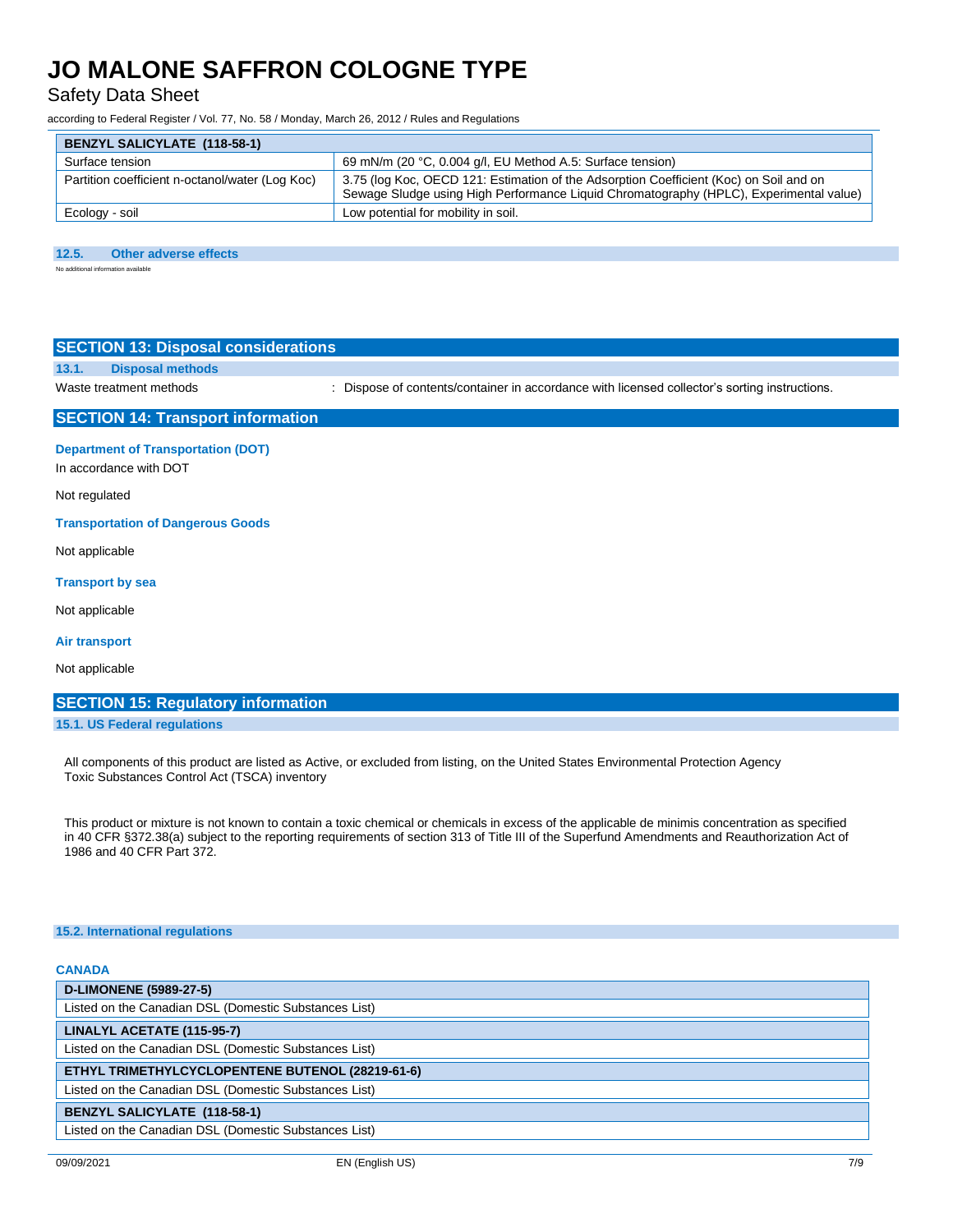## Safety Data Sheet

according to Federal Register / Vol. 77, No. 58 / Monday, March 26, 2012 / Rules and Regulations

| 1-(1,2,3,4,5,6,7,8-Octahydro-2,3,8,8-tetramethyl-2-naphthalenyl)ethanone (54464-57-2)                                                                                                                                                                                                                                                                                                                                                                                                                                                                                                                                     |
|---------------------------------------------------------------------------------------------------------------------------------------------------------------------------------------------------------------------------------------------------------------------------------------------------------------------------------------------------------------------------------------------------------------------------------------------------------------------------------------------------------------------------------------------------------------------------------------------------------------------------|
| Listed on the Canadian DSL (Domestic Substances List)                                                                                                                                                                                                                                                                                                                                                                                                                                                                                                                                                                     |
| <b>TONALID (21145-77-7)</b>                                                                                                                                                                                                                                                                                                                                                                                                                                                                                                                                                                                               |
| Listed on the Canadian DSL (Domestic Substances List)                                                                                                                                                                                                                                                                                                                                                                                                                                                                                                                                                                     |
| <b>ACETYL CEDRENE (32388-55-9)</b>                                                                                                                                                                                                                                                                                                                                                                                                                                                                                                                                                                                        |
| Listed on the Canadian DSL (Domestic Substances List)                                                                                                                                                                                                                                                                                                                                                                                                                                                                                                                                                                     |
| <b>EU-Regulations</b><br>No additional information available                                                                                                                                                                                                                                                                                                                                                                                                                                                                                                                                                              |
| <b>National regulations</b>                                                                                                                                                                                                                                                                                                                                                                                                                                                                                                                                                                                               |
| <b>D-LIMONENE (5989-27-5)</b>                                                                                                                                                                                                                                                                                                                                                                                                                                                                                                                                                                                             |
| Listed on IECSC (Inventory of Existing Chemical Substances Produced or Imported in China)<br>Listed on KECI (Korean Existing Chemicals Inventory)<br>Listed on the TCSI (Taiwan Chemical Substance Inventory)<br>Listed on NZIoC (New Zealand Inventory of Chemicals)<br>Listed on the Japanese ENCS (Existing & New Chemical Substances) inventory                                                                                                                                                                                                                                                                       |
| Listed on PICCS (Philippines Inventory of Chemicals and Chemical Substances)<br><b>EC INVENTORY</b>                                                                                                                                                                                                                                                                                                                                                                                                                                                                                                                       |
| Listed on INSQ (Mexican National Inventory of Chemical Substances)<br>Listed on the Australian HSIS Consolidated List<br>Listed introduction on Australian Industrial Chemicals Introduction Scheme (AICIS Inventory)                                                                                                                                                                                                                                                                                                                                                                                                     |
| LINALYL ACETATE (115-95-7)                                                                                                                                                                                                                                                                                                                                                                                                                                                                                                                                                                                                |
| Listed on IECSC (Inventory of Existing Chemical Substances Produced or Imported in China)<br>Listed on KECI (Korean Existing Chemicals Inventory)<br>Listed on the TCSI (Taiwan Chemical Substance Inventory)<br>Listed on NZIoC (New Zealand Inventory of Chemicals)<br>Listed on the Japanese ENCS (Existing & New Chemical Substances) inventory<br>Listed on PICCS (Philippines Inventory of Chemicals and Chemical Substances)<br>EC_INVENTORY<br>Listed on INSQ (Mexican National Inventory of Chemical Substances)                                                                                                 |
| Listed introduction on Australian Industrial Chemicals Introduction Scheme (AICIS Inventory)                                                                                                                                                                                                                                                                                                                                                                                                                                                                                                                              |
| ETHYL TRIMETHYLCYCLOPENTENE BUTENOL (28219-61-6)                                                                                                                                                                                                                                                                                                                                                                                                                                                                                                                                                                          |
| Listed on IECSC (Inventory of Existing Chemical Substances Produced or Imported in China)<br>Listed on KECI (Korean Existing Chemicals Inventory)<br>Listed on the TCSI (Taiwan Chemical Substance Inventory)<br>Listed on NZIoC (New Zealand Inventory of Chemicals)<br>Listed on PICCS (Philippines Inventory of Chemicals and Chemical Substances)<br>EC_INVENTORY<br>Listed on INSQ (Mexican National Inventory of Chemical Substances)<br>Listed introduction on Australian Industrial Chemicals Introduction Scheme (AICIS Inventory)<br>Listed on the Japanese ENCS (Existing & New Chemical Substances) inventory |
| <b>BENZYL SALICYLATE (118-58-1)</b>                                                                                                                                                                                                                                                                                                                                                                                                                                                                                                                                                                                       |
| Listed on IECSC (Inventory of Existing Chemical Substances Produced or Imported in China)<br>Listed on KECI (Korean Existing Chemicals Inventory)<br>Listed on the TCSI (Taiwan Chemical Substance Inventory)<br>Listed on NZIoC (New Zealand Inventory of Chemicals)<br>Listed on the Japanese ENCS (Existing & New Chemical Substances) inventory<br>Listed on PICCS (Philippines Inventory of Chemicals and Chemical Substances)<br>EC_INVENTORY<br>Listed on INSQ (Mexican National Inventory of Chemical Substances)<br>Listed introduction on Australian Industrial Chemicals Introduction Scheme (AICIS Inventory) |
| 1-(1,2,3,4,5,6,7,8-Octahydro-2,3,8,8-tetramethyl-2-naphthalenyl)ethanone (54464-57-2)                                                                                                                                                                                                                                                                                                                                                                                                                                                                                                                                     |
| Listed on IECSC (Inventory of Existing Chemical Substances Produced or Imported in China)<br>Listed on KECI (Korean Existing Chemicals Inventory)<br>Listed on the TCSI (Taiwan Chemical Substance Inventory)<br>Listed on NZIoC (New Zealand Inventory of Chemicals)<br>Listed on the Japanese ENCS (Existing & New Chemical Substances) inventory<br>Listed on PICCS (Philippines Inventory of Chemicals and Chemical Substances)<br>EC_INVENTORY                                                                                                                                                                       |
| Listed on INSQ (Mexican National Inventory of Chemical Substances)<br>Listed introduction on Australian Industrial Chemicals Introduction Scheme (AICIS Inventory)                                                                                                                                                                                                                                                                                                                                                                                                                                                        |